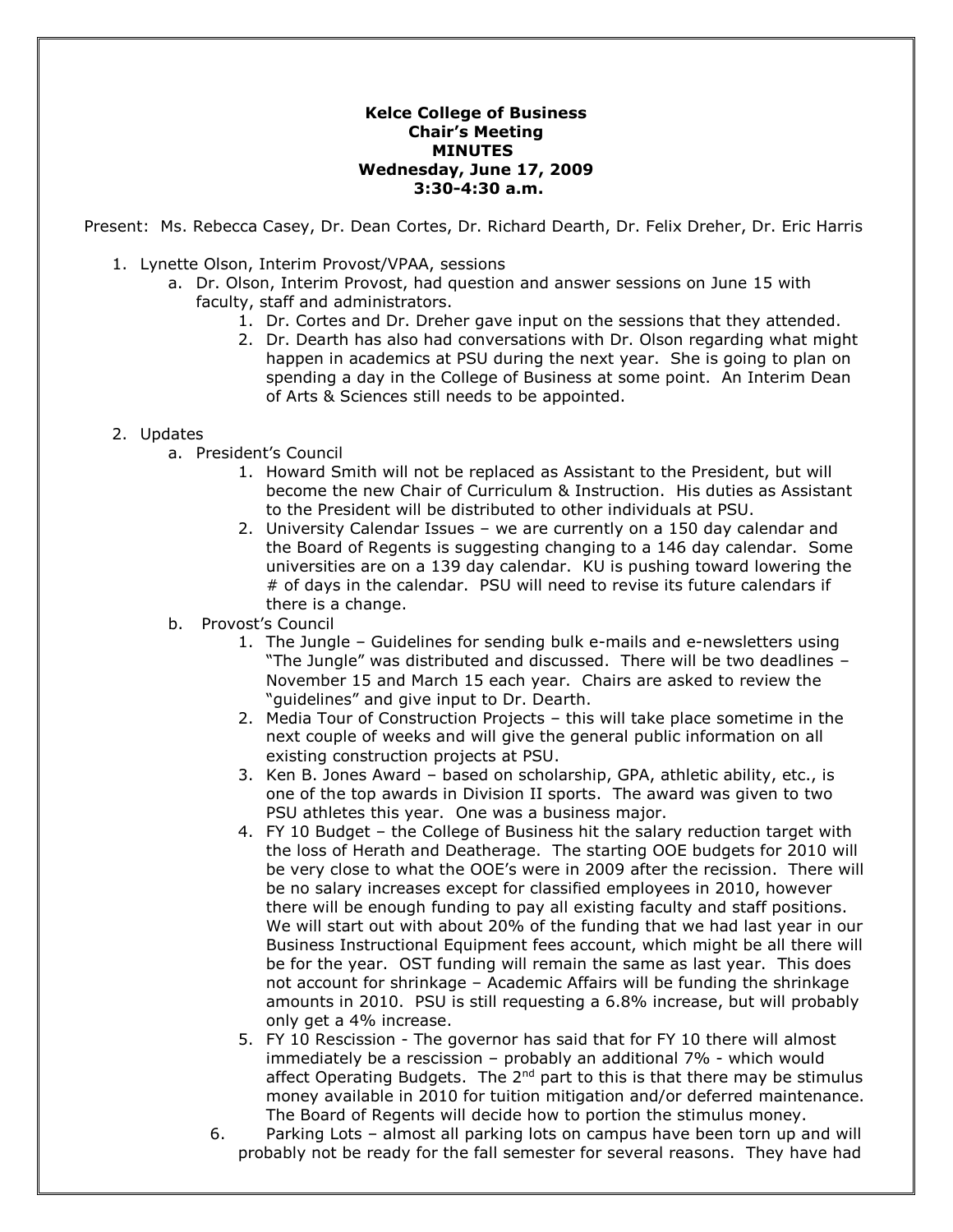to replace dirt that was hazardous and not compactable and the heavy rains have held up the entire process.

- 7. New Financial Aid Director Tammy Higgins will be the new Director of Financial Assistance. Bill Ivy will fill in until Ms. Higgins begins her job later this summer.
- 8. Audit of Summer 2009 classes Dr. Snyder has announced that she is auditing 2009 summer classes, especially the ones that the CGS funded. This will guide her as far as the classes that she will approve with her funds for summer 2010. High enrollment will be one of the criteria she will look at as well as the salary of the instructor.
- 9. HLC Assessment Academy The decision was made that PSU will enter into this program. There will be a Dean, Chair and faculty member that will go through this academy during the next four years. The program is very expensive.
- 10.Special conditions language examples A copy of the Special Conditions Language Examples was distributed and discussed. For our appointment issues we want to make sure that we get all of the special conditions included.
- 11. Goldwater, Fulbright, Rhodes and Udall Scholarships Board of Regents lists these scholarships but PSU hasn't taken advantage of seeking the scholarships for our students. Dr. Ivy is going to work on this project for PSU. Dr. Dearth has asked that Chairs/Faculty identify top students who would be eligible for these scholarships.
- 3. Departmental Concerns
	- a. ECON Dr. Cortes will be leaving for Taiwan next week
	- b. ACCTG Construction Accounting in the fall will be taught at the KTC, and has also offered to teach Financial Account at the KTC in the spring.
	- c. CSIS Dr. Dreher is asking for around \$700 in funding for the Forensics software. Dr. Dearth agreed to give him the funds. CSIS reorganization was discussed with the Interim Provost.
	- d. MGMKT brought up Grad Now and the problems that are being encountered by one particular student. We will use Grad Now on a case by case basis.
- 4. Discussion items
	- a. Assignment of Lap Top Money \$7,500 is available for laptop computers in funds from Academic Affairs. We will order 6 laptops for faculty use. CSIS will use two of the computers, ECON will use at least 1, MGMKT will probably need 1, and Accounting doesn't need any at this point. We will store the additional computers for anyone else who needs one.
	- b. Part-time budget for FY 2010 was discussed. Let Dr. Dearth know if additional parttime sections are needed as funding may be available.
	- c. Air Conditioner and Roof replacement issues There have been several problems with the air conditioner removal and replacement in Kelce. Dr. Dearth decided that none of the classrooms should be used because of debris and possible problems with installing the new air conditioning units. Equipment in affected classrooms will be covered up and rooms will be locked down until the new air conditioners are in place. The only issues now are with the ECON and MGMKT offices – as they will be performing preliminary work above those offices on Friday, June 19. There could be a problem with debris accumulating in the air returns in those offices. Dr. Dearth has asked that equipment be covered and to move people out of those offices on Friday. The schedule of replacements e-mail from Paul Stewart was discussed. The parking lot behind Kelce will be closed when cranes are brought in to install the new air conditioning units.
	- d. Meet and confer update no salary increases will occur for faculty except for promotions during 2010. Next summer we will spend the same amount of money as